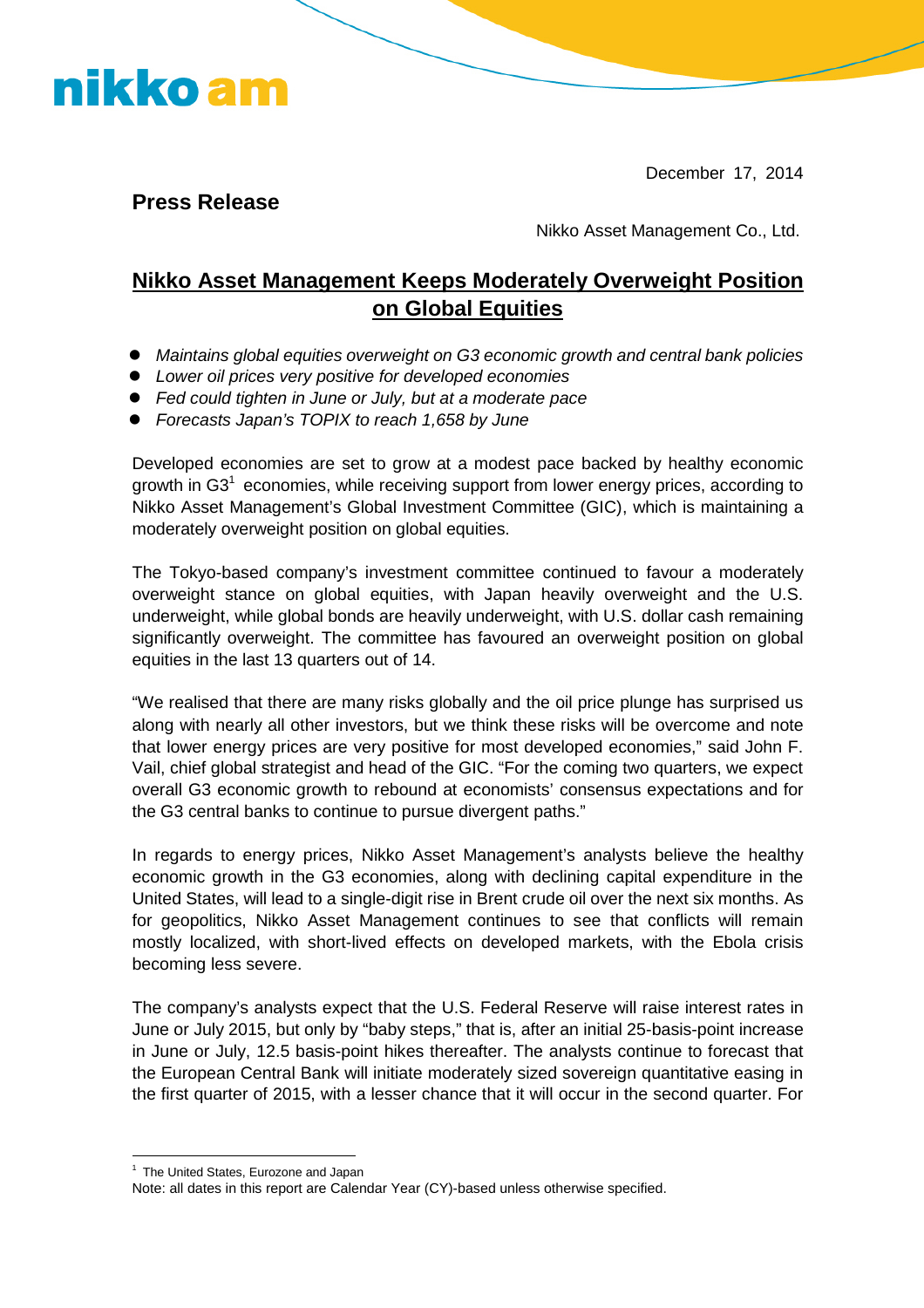

the Bank of Japan, the committee does not expect further major easing for the intermediate term due to the weaker yen.

Nikko Asset Management believes the recent Japanese GDP data overstates the decline in the economy and continues to be optimistic about growth in the world's third-largest economy. Japanese equities could be supported by rising profits, especially as valuations remain attractive and as the BOJ and the Government Pension Investment Fund are expected to be large-scale buyers.

"Deflation is over in Japan and the structural bear market in equities is also dead, in our view," Vail said. "Japanese investors will continue to be forced to change their methods, as TOPIX is already yielding far above all but a few fixed income investments, and this factor should accelerate as we expect the TOPIX dividend to double in the next five years."

Forecasting through June, Nikko Asset Management expects Japan's broader TOPIX index to reach 1,658, which is a 15.5 percent gain in yen terms (unannualised total return from the company's base-date).

Nikko Asset Management's GIC met on December 11<sup>th</sup> for its quarterly review of global economic conditions. Based on the findings of its senior investment professionals around the world, the company periodically reconsiders house views on the major global markets and asset classes.

The committee's main forecasts<sup>2</sup> at this time are:

Japan: Half-year GDP growth (January to June 2015) of 2.5 percent half-on-half, seasonally adjusted, with equities, as measured by TOPIX, rising about 15.5 percent in yen terms over the next six months to June.

U.S.: Half-year GDP growth of 2.9 percent half-on-half, seasonally adjusted, with equities, as measured by the S&P 500, rising 2.7 percent in dollar terms over the next six months to June.

Eurozone: Half-year GDP growth of 1.3 percent half-on-half, seasonally adjusted, with equities, as measured by the MSCI Europe, rising 5.9 percent in dollar terms over the next six months to June.

-ENDS-

 $2$  In comparison against the base date on December 8

Note: all dates in this report are Calendar Year (CY)-based unless otherwise specified.